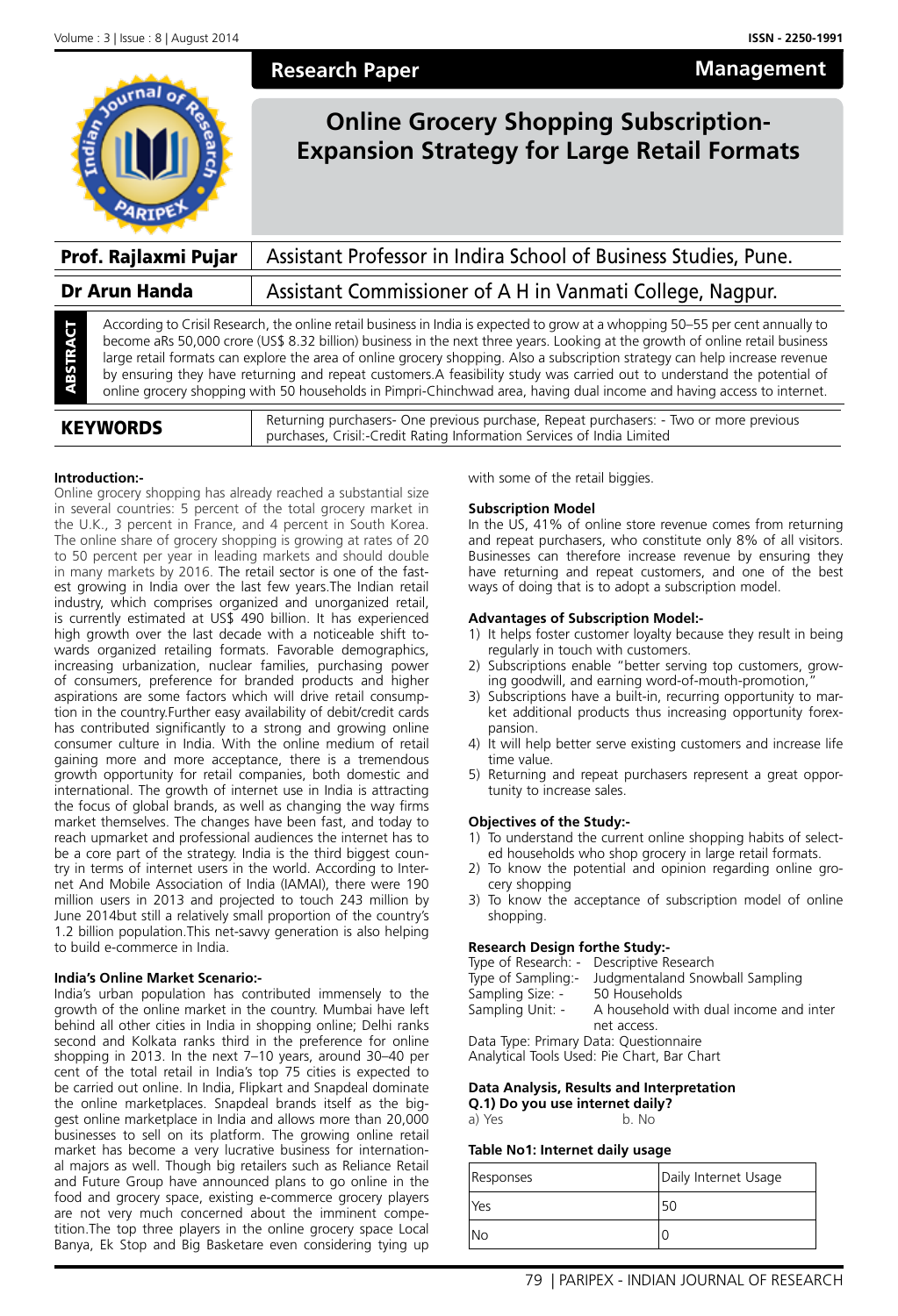

**Data Interpretation:- 100% respondents said that they access internet daily.**

#### **Q.2) Do you shop online?** a) Yes b. No

# **Table No 2: Online Shopping Preference**

| Responses  | Online Shopping Preference |
|------------|----------------------------|
| <b>Yes</b> | 40                         |
| lNo        | 10                         |



**Data Interpretation: - 80% respondents said that they shop online.**

#### **Q.3)If Yes, how often you do online shopping?** a) Monthly b) Weekly c) Frequently d) Occasionally

# **Table No 3:-Frequency of Online Shopping**

| Response     | Frequency of Online Shopping |
|--------------|------------------------------|
| Monthly      | 20                           |
| Weekly       | 5                            |
| Frequently   | 10                           |
| Occasionally | 5                            |



# **Data Interpretation:- 50% of respondents shop at least once a month**

# **Q.4) What are the items you purchase online?**

- a) Food Items
- b) Grocery
- c) Books
- d) Clothing and Fashion
- e) Electronics
- f) Furniture & furnishing g) Beauty and Wellness
- h) Footwear
- 

# **Table No 4:- Details of Online Purchase**

| Products               | Purchase |
|------------------------|----------|
| Food Items             |          |
| Grocery                |          |
| <b>Books</b>           | 12       |
| Cloths & Fashion       | 10       |
| Electronics            | ₹        |
| Furniture & furnishing | U        |
| Beauty & wellness      |          |
| Footwear               | 5        |



**Data Interpretation: - Maximum households do online shopping of clothing and fashion related items.**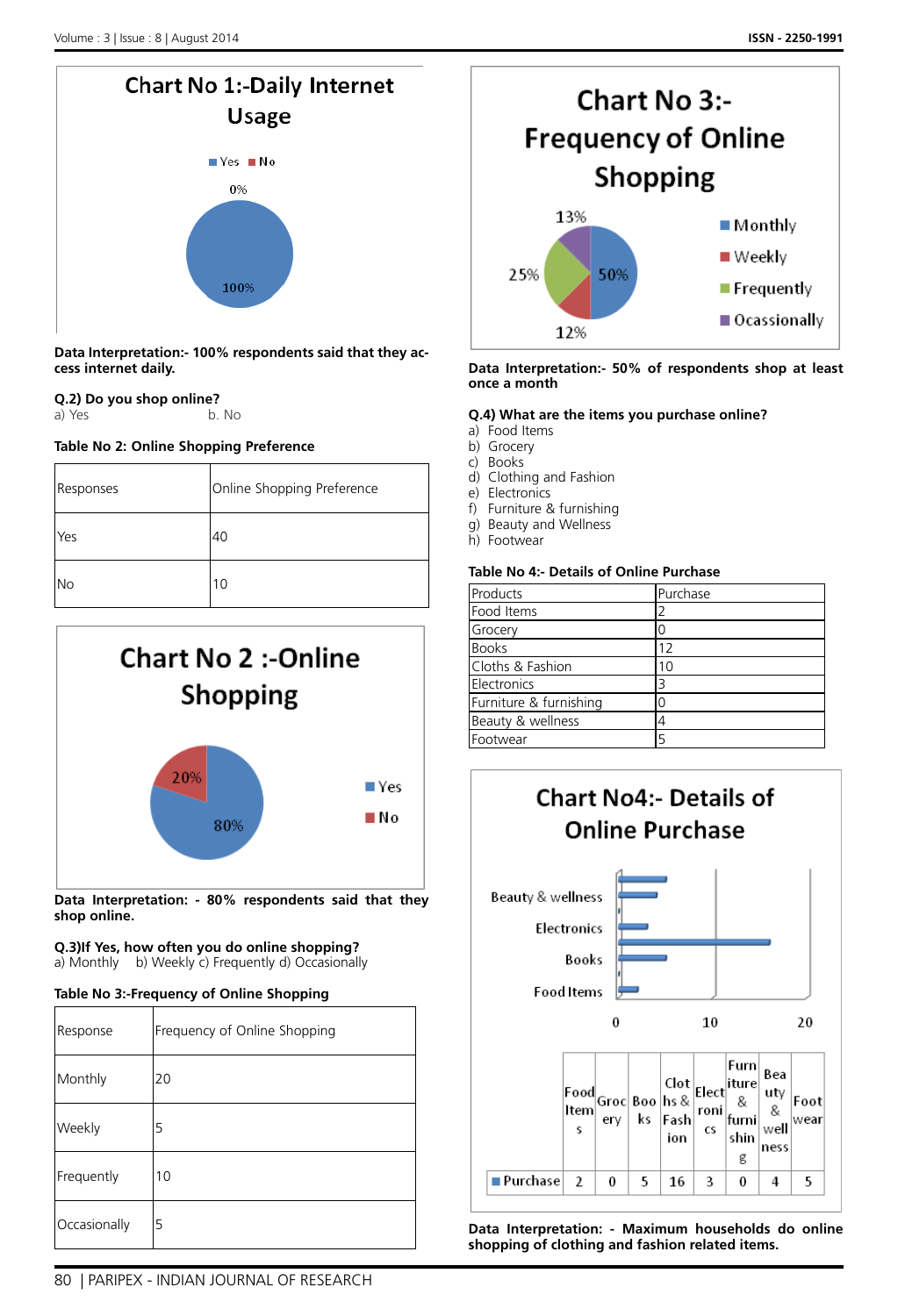### **Q.5) From how many stores do you shop for grocery?** a)One b) Two c) Three d) Four e) Five

# **Table No5:- No. of Store**

| Numbers    | Number Of Store |
|------------|-----------------|
| <b>One</b> | 37              |
| <b>Two</b> | 10              |
| Three      | 3               |
| Four       | Ω               |



**Data Interpretation:- 74% of households prefer to do grocery shopping from one store.**

**Q.6) If such stores provide you facility of online grocery shopping, would you prefer it?** a) Yes b. No

# **Table No 6:- Online Grocery Shopping Preference**

| Response | Online Grocery Shopping Preference |  |
|----------|------------------------------------|--|
| l Yes    | 32                                 |  |
| INo      | 8                                  |  |



**Data Interpretation: - 64% of households agreed to adopt online grocery shopping** 

# **Q.7) If yes, at what frequency you would like go for online grocery shopping?**

a)Weekly b) Fortnightly c) Monthly

# **Table No7:- Frequency of Online Grocery Shopping**

| Frequency of Online Grocery Purchase | Responses |
|--------------------------------------|-----------|
| Weekly                               | 6         |
| Fortnightly                          | 9         |
| Monthly                              |           |



**Data Interpretation: - Households who agreed to adopt online grocery shopping, in that 53% said that they would purchase at monthly frequency.**

**Q.8) If a subscription facility is available how long would you like to avail this facility?**

a) One Year b) Two years c)Three years d) More than 3 years

# **Table No 8:- Duration of Subscription Facility**

| Duration of Subscription Facility | Responses |
|-----------------------------------|-----------|
| One year                          | 22        |
| Two years                         |           |
| Three Years                       | 3         |
| More Than 3 years                 | 0         |



**Data Interpretation: - 69% households said that they would go for one year subscription.**